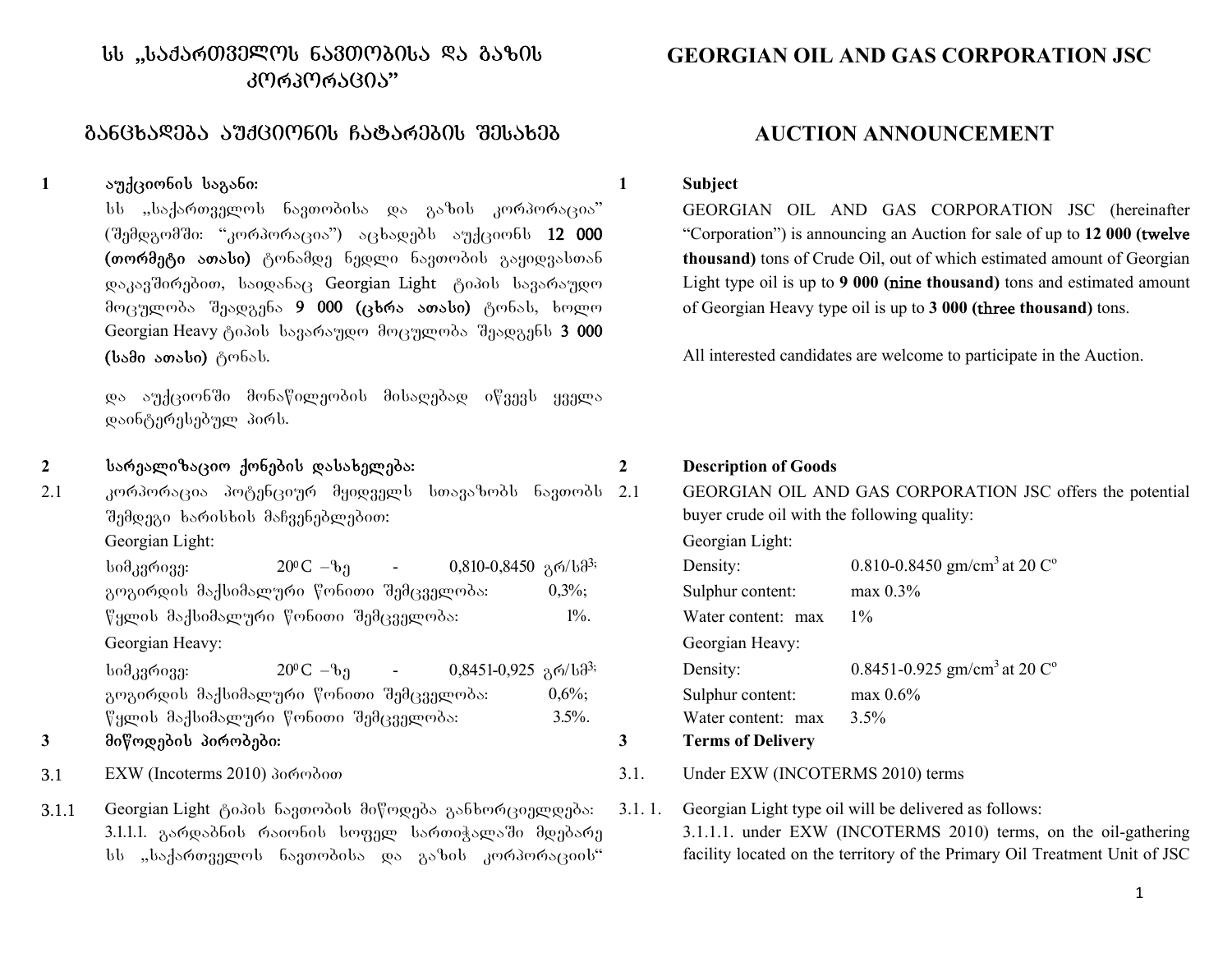ნავთობის პირველადი დამუშავების სამსახურის ტერიტორიაზე არსებულ ნავთობის შემკრებ პუნქტში (სტაციონალური ობიექტის სარეგისტრაციო ნომერი 1120057)  $EXW$  (INCOTERMS 2010) პირობით (ჩატვირთვა "მყიდველის" მიერ მოწოდებულ ავტო-ცისტერნებში);

3.1.1.2. გარდაბნის რაიონის სოფელ გამარჯვებაში მდებარე  $(\omega_1, \omega_2)$  (თელეთის  $N_{1}$  სარეწი) ნავთობის შემკრებ პუნქტში (სტაციონალური ობიექტის სარეგისტრაციო ნომერი 1120056)  $EXW$  (INCOTERMS 2010)  $\delta$ oრობით (ჩატვირთვა "მყიდველის" მიერ მოწოდებულ ავტო-ცისტერნებში).

3.1.2. Georgian Heavy Aodob bagomool dovmgada asboomganggada: 3.1.2. 3.1.2.1 გარდაბნის რაიონის სოფელ გამარჯვებაში მდებარე (თელეთის №1 სარეწი) ნავთობის შემკრებ პუნქტში  $(b\beta)$ აციონალური ობიექტის სარეგისტრაციო ნომერი 1120056) EXW (INCOTERMS 2010) პირობით (ჩატვირთვა "მყიდველის" მიერ მოწოდებულ ავტო-ცისტერნებში);

> 3.1.2.2 ლანჩხუთის რაიონის სოფელ სუფსაში მდებარე სარკინიგზო ჩიხში არსებულ ნავთობის შემკრებ პუნქტში (სტაციონალური ობიექტის სარეგისტრაციო ნომერი 1140071) EXW (INCOTERMS 2010) პირობით (ჩატვირთვა "მყიდველის" მიერ მოწოდებულ ავტო-ცისტერნებში ან/და ვაგონცისტერნებში);

> 3.1.2.3 გარდაბნის რაიონის სოფელ ნორიოში არსებული ნავთობის შემკრებ პუნქტში (სტაციონალური ობიექტის სარეგისტრაციო ნომერი 1120039) EXW (INCOTERMS 2010) პირობით (ჩატვირთვა "მყიდველის" მიერ მოწოდებულ ავტოცისტერნებში);

> 3.1.2.4დედოფლისწყაროს სარკინიგზო ჩიხში არსებულ ნავთობის შემკრებ პუნქტში (სტაციონალური ობიექტის სარეგისტრაციო ნომერი  $1160015$ ) EXW (INCOTERMS 2010) პირობით (ჩატვირთვა "მყიდველის" მიერ მოწოდებულ ავტო-ცისტერნებში ან/და ვაგონ-ცისტერნებში); 3.1.2.5 გარდაბნის რაიონის სოფელ სართიჭალაში მდებარე  $bb$  "საქართველოს ნავთობისა და გაზის კორპორაციის" ნავთობის პირველადი დამუშავების სამსახურის

"Georgian Oil and Gas Corporation" in village Sartichala, Gardabani region (stationary object registration number 1120057) (to be loaded in oil tank cars supplied by the Buyer);

3.1.1.2. under EXW (INCOTERMS 2010) terms, on the oil-gathering facility located in village Gamarjveba, Gardabani region (Teleti oilfield No. 1) (stationary object registration number 1120056) to be loaded in oil tank cars supplied by the Buyer).

Georgian Heavy type oil will be delivered:

3.1.2.1. under EXW (INCOTERMS 2010) terms, on the oil-gathering facility located in village Gamarjveba, Gardabani region (Teleti oilfield No. 1) (stationary object registration number 1120056) to be loaded in oil tank cars supplied by the Buyer);

3.1.2.2. under EXW (INCOTERMS 2010) terms, in the railway terminal located in village Supsa, Lanchkhuti region (stationary object registration number 1140071) (to be loaded in oil tank cars and/or oil tank wagons supplied by the Buyer);

3.1.2.3. under EXW (INCOTERMS 2010) terms, on the oil-gathering facility located in village Norio, Gardabani region (stationary object registration number 1120039) (to be loaded in oil tank cars supplied by the Buyer);

3.1.2.4. under EXW (INCOTERMS 2010) terms, at Dedoplistskaro railway station terminal (stationary object registration number 1160015) (to be loaded in oil tank cars and/or oil tank wagons supplied by the Buyer).

3.1.2.5. under EXW (INCOTERMS 2010) terms, on the oil-gathering facility located on the territory of the Primary Oil Treatment Unit of JSC "Georgian Oil and Gas Corporation" in village Sartichala, Gardabani region (stationary object registration number 1120057) (to be loaded in oil tank cars supplied by the Buyer).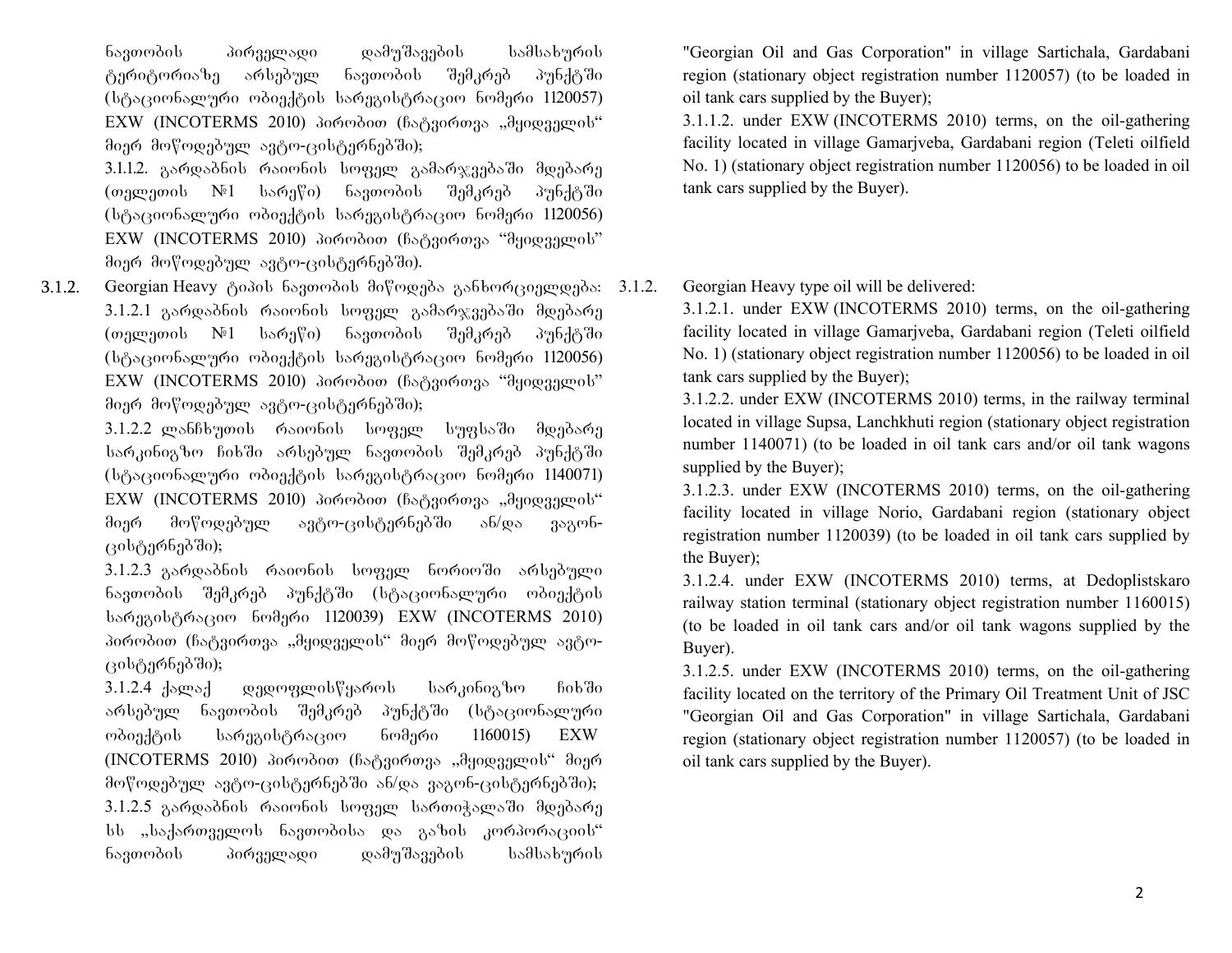ტერიტორიაზე არსებულ ნავთობის შემკრებ პუნქტში (სტაციონალური ობიექტის სარეგისტრაციო ნომერი 1120057)  $EXW$  (INCOTERMS 2010) პირობით (ჩატვირთვა "მყიდველის" მიერ მოწოდებულ ავტო-ცისტერნებში).

- 
- 3.2.1 Georgian Light ტიპის ნავთობის მიწოდება განხორციელდება FCA (INCOTERMS 2010) domodoo boggge geboofob რკინიგზის სადგურის ჩიხში (ობიექტის სტაციონარული დანიშნულების კოდი – 1120011 ჩატვირთვა მყიდველის კუთვნილ ვაგონ-ცისტერნებში).
- 3.2.2 Georgian Heavy ტიპის ნავთობის მიწოდება განხორციელდება: 3.2.2.1. FCA (INCOTERMS 2010) domodoo beggge geboofob რკინიგზის სადგურის ჩიხში (ობიექტის სტაციონარული დანიშნულების კოდი – 1120011, ჩატვირთვა მყიდველის კუთვნილ ვაგონ-ცისტერნებში);

3.2.2.2. FCA (INCOTERMS 2010) domodoo beggge bygbob რკინიგზის სადგურის ჩიხში (ობიექტის სტაციონარული დანიშნულების კოდი – 1140071, ჩატვირთვა მყიდველის კუთვნილ ვაგონ-ცისტერნებში);

3.2.2.3 FCA (INCOTERMS 2010)  $\frac{3.2.2.3}{8}$   $\frac{1000}{2}$ დედოფლისწყაროს რკინიგზის სადგურის ჩიხში (ობიექტის სტაციონარული დანიშნულების კოდი – 1160015, ჩატვირთვა მყიდველის კუთვნილ ვაგონ-ცისტერნებში).

- 3.3. ნავთობის მიწოდება დაიწყება "ხელშეკრულების" 3.3 გაფორმებიდან არაუმეტეს 30 კალენდარულ დღეში.
- 3.4. "ხელშეკრულების" მოქმედების პერიოდი განისაზღვრება 3.4  $\frac{1}{2}$ ხელმოწერის დღიდან 1 წლის განმავლობაში.
- 3.5. navTobis miwodebis detaluri pirobebi ganisazRvreba ხელშეკრულებით (შემდგომში: "ხელშეკრულება"). bელშეკრულება წარმოადგენს ამ განცხადების განუყოფელ ნაწილს, რომლის პირობებთან თანხმობას აუქციონში მონაწილეობის მსურველი პირი ადასტურებს განაცხადის წარდგენით. აუქციონში გამარჯვებული ვალდებულია ხელშეკრულება გააფორმოს კორპორაციის მიერ განსაზღვრული, ან მასთან არსებითად იდენტური პირობებით.

3.2 FCA (Incoterms 2010) λοιών διαφθείας του διαφθείου 3.2. Under FCA (INCOTERMS 2010) terms

3.2.1. Georgian Light type oil will be delivered: under FCA (INCOTERMS 2010) terms, at Vaziani railway station terminal (terminal code: 1120011, to be loaded into the Buyer's oil tank wagons).

3.2.2. Georgian Heavy type oil will be delivered:

3.2.2.1. under FCA (INCOTERMS 2010) terms, at Vaziani railway station terminal (terminal code: 1120011, to be loaded into the Buyer's oil tank wagons);

3.2.2.2. under FCA (INCOTERMS 2010) terms, at Supsa railway station terminal (terminal code: 1140071, to be loaded into the Buyer's oil tank wagons);

3.2.2.3. under FCA (INCOTERMS 2010) terms, at Dedoplistskaro railway station terminal (terminal code: 1160015, to be loaded into the Buyer's oil tank wagons).

- 3.3 Oil deliveries will start within 30 calendar days after execution of the Contract.
- The Contract shall be in force within **1 year** from the date of signature.
- Detailed terms and conditions of oil deliveries will be defined by the Contract (hereafter "Contract"). The Contract represents an integral part of this Announcement and the Auction Winner consents to its terms and conditions by submitting the application. The Auction Winner is obliged to sign the Contract under the terms and conditions defined by Corporation or under the terms and conditions materially identical to those defined by Corporation.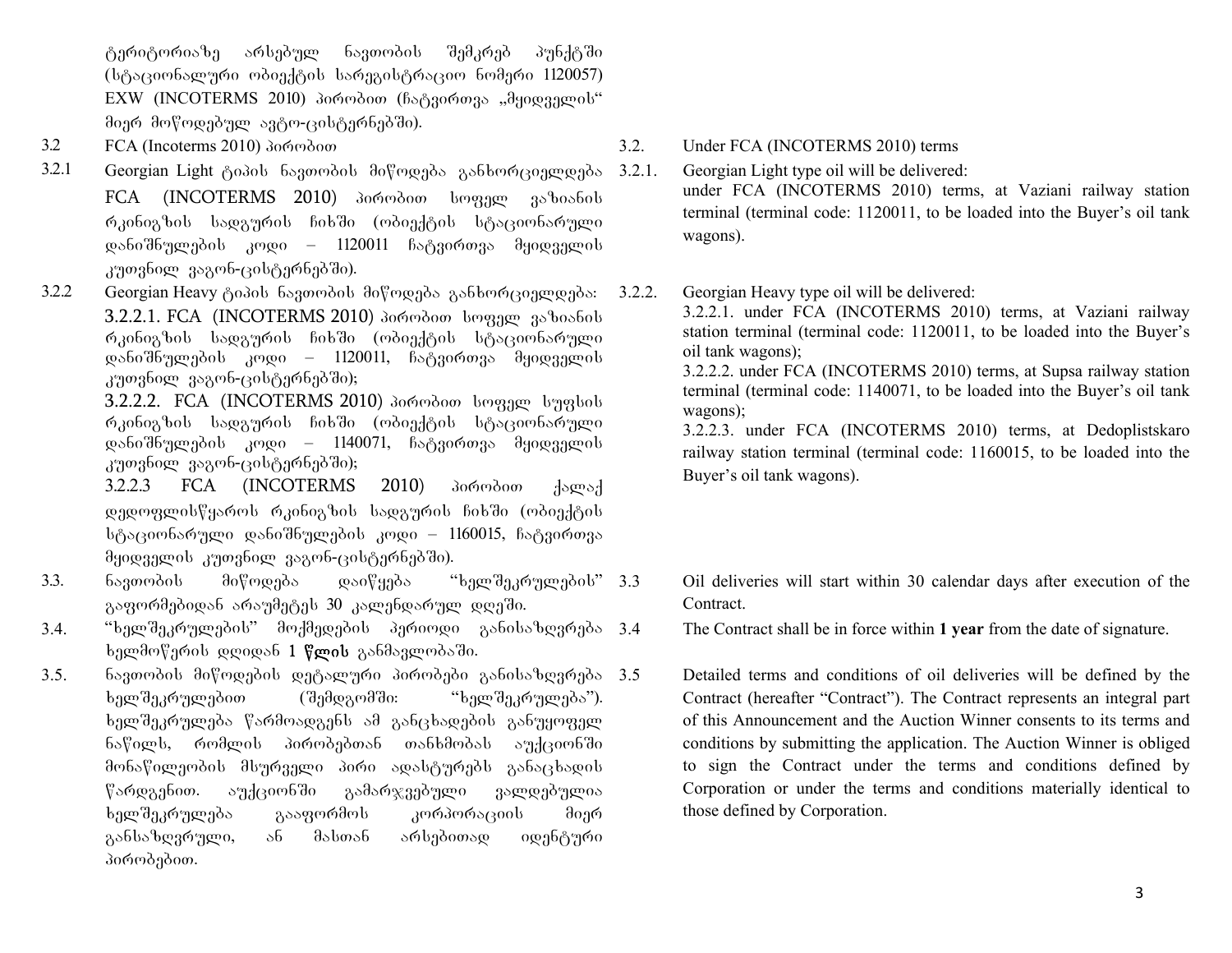### 4<sub>a</sub>pu<sub>3</sub>130 Manawileo <del>Jupita Purobes Purobes pirobes pirobes p</del>

4.1 აუქციონში მონაწილეობის მსურველი ვალდებულია 4.1 კორპორაციის საბანკო ანგარიშზე წინასწარ ჩარიცხოს 50 000 (ორმოცდაათი ათასი) აშშ დოლარი ან ამ თანხის ექვივალენტური ოდენობა ლარებში ჩარიცხვის დღეს ეროვნული ბანკის მიერ დადგენილი კურსის შესაბამისად  $\delta$ ან კორპორაციას წარუდგინოს ზემოთ ხსენებულ თანხაზე საბანკო დაწესებულების მიერ გაცემული გამოუთხოვადი და უპირობო საბანკო გარანტია, კონტრგარანტია ან აკრედიტივი, რომელიც ძალაში უნდა იყოს აუქციონის  $6$ გტარების დღიდან 90 კალენდარული დღის განმავლობაში და რომელიც გამოყენებული იქნება ამ განცხადების მე-8 პუნქტით დადგენილი წესით (შემდგომში ჩარიცხული თანხა, საბანკო გარანტია, კონტრგარანტია — და აკრედიტივი მოხსენიებული იქნება როგორც "გადასახდელი"). საბანკო გარანტია, კონტრგარანტია ან აკრედიტივი, გაცემული უნდა იქნას საბანკო დაწესებულების მიერ და მასში ბენეფიციარად მითითებული უნდა იქნას სს "საქართველოს ნავთობის და გაზის კორპორაცია". გარანტიის გამცემ საქართველოში არარეგისტრირებულ ბანკს რეიტინგი უნდა  $\partial \vec{a}$ სააგენტოს მიერ მინიჭებული ექვივალენტური რეიტინგი,  $\epsilon$  630 m/s approx of  $\epsilon$  induced by  $\epsilon$  in the independent bank in the same of  $\epsilon$ სს "თიბისი ბანკის" მიერ. წინააღმდეგ შემთხვევაში გარანტია დამოწმებული უნდა იქნას სს "საქართველოს ბანკის" ან სს "თიბისი ბანკის" მიერ. საქართველოში დარეგისტრირებულ კომპანიებს შეუძლიათ წარმოადგინონ საქართველოში მოქმედი საბანკო დაწესებულების მიერ გაცემული გამოუთხოვადი და უპირობო საბანკო გარანტია.  $4.2$  gრთი ნეტო ბარელი "ნედლი ნავთობის" საბოლოო 4.2 ღირებულება გამოიანგარიშება აშშ დოლარში და დაანგარიშდება შემდეგნაირად: "ხელშეკრულების"  $\alpha$ <sub>b</sub>endo $\beta$ agob weral wa dob dodwaabo og word ... S&P Global, Inc."-ob გამოცემაში გამოქვეყნებული Urals CIF Med - Georgian

Heavy 630gmo 68300000880300 go Dated Brent – Georgian Light

#### **4 Participation Terms**

Interested bidders shall, in advance, deposit USD 50000 (fifty thousand) or equivalent in national currency of Georgia using official exchange rate published by the National Bank of Georgia on the day deposit is made) on the Corporation's bank account or submit to Corporation an irrevocable and unconditional bank guarantee, counter-guarantee or LC issued for the above amount by the banking institution, which shall be valid during 90 calendar days from the date of the Auction and shall be used according to the provisions of paragraph 8 of this Announcement (hereinafter, the deposit, bank guarantee, counter-guarantee and LC referred to as the Fee). The bank guarantee, counter-guarantee or LC shall be issued by a banking institution and JSC "Georgian Oil and Gas Corporation" shall be specified as the Beneficiary in it. The guarantee issuing bank (not registered in Georgia) should have the rate at the minimum "A" of Fitch Rating or other equivalent international rating agency, which shall be notified by JSC "Bank of Georgia" or JSC "TBC Bank". Otherwise the guarantee should be certified by the JSC "Bank of Georgia" or JSC "TBC Bank". The companies registered in Georgia may submit an irrevocable and unconditional bank guarantee issued by a banking institution operating in Georgia.

The final price for one netto barrel of crude oil will be calculated in USD and will equal the arithmetic mean of daily average prices nominated for Urals CIF Med - Georgian Heavy Crude Oil and for Dated Brent - Georgian Light Crude Oil in "S&P Global, Inc." on the date of signing of the "Contract" and during next two days, less the discount set by the Auction. If arithmetic average price of daily average prices for respective type of Crude Oil is not established (hereafter "Quotation") on the day of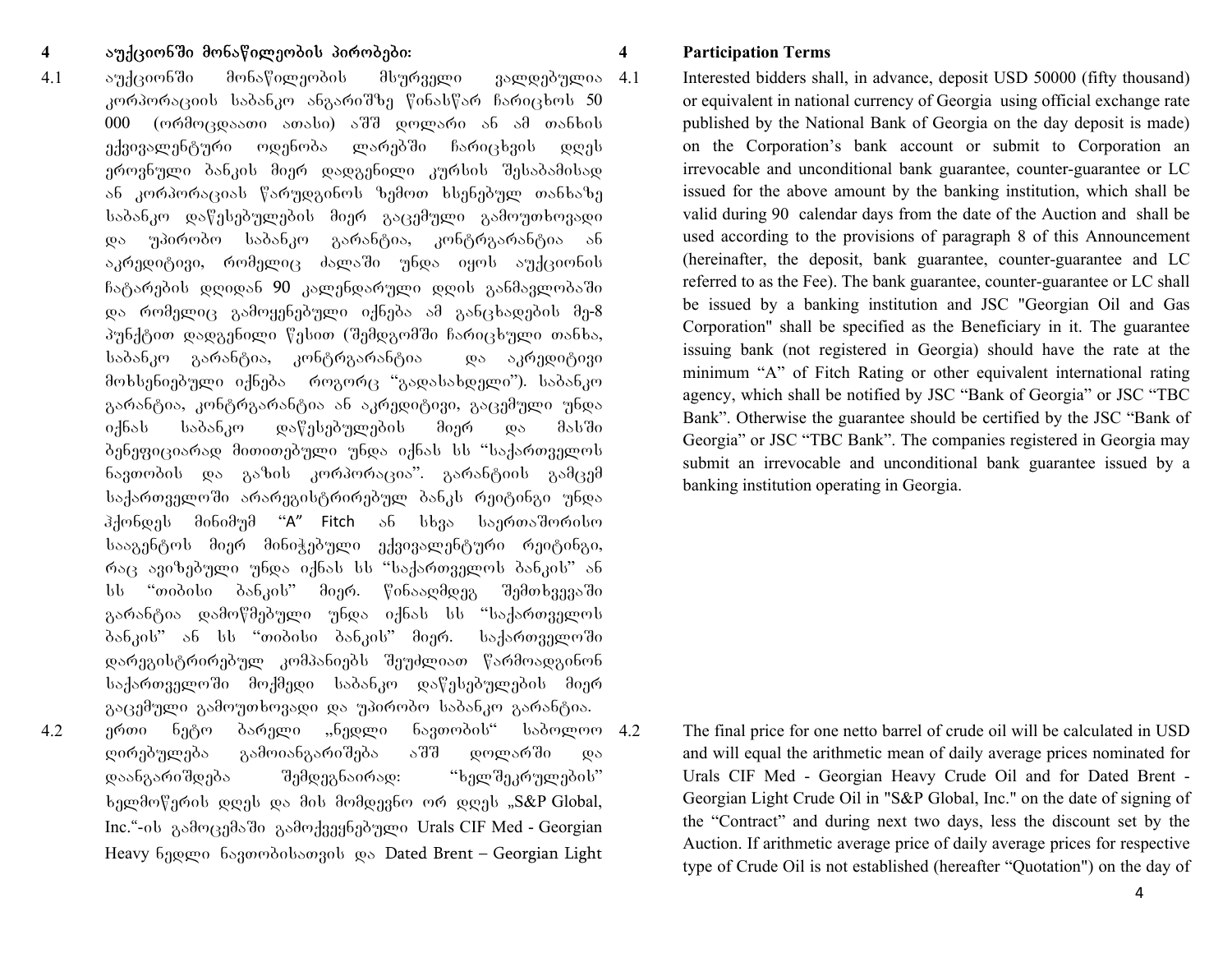ნედლი ნავთობისთვის დღიური საშუალო ფასების საშუალო არითმეტიკულ მნიშვნელობას გამოკლებული აუქციონით დადგენილი დისკაუნტი (ფასდაკლება). თუ "ხელშეკრულების" ხელმოწერის დღეს ან მის მომდევნო ორი დღიდან რომელიმე დღეს არ მოხდა ნედლი ნავთობის შესაბამისი სახეობისათვის დღიური საშუალო ფასების საშუალო არითმეტიკული ფასის დადგენა (შემდგომში:  $\cdot$ კოტირება"), მაშინ ერთი ნეტო ბარელი "ნედლი ნავთობის" საბოლოო ღირებულების გამოანგარიშება მოხდება "ხელშეკრულების" ხელმოწერის დღეს და მის მომდევნო დღეებში გამოქვეყნებული სამი კოტირების შესაბამისად.

 $4.3$  and  $3.3$  automonawile monawile monawile soris variation  $4.3$ კორპორაციის მიერ წარმოდგენილი დისკაუნტის 5.90 (ხუთი მთელი ცხრა მეათედი) აშშ დოლარის მიმართ (ფასდაკლება ერთ ბარელ ნავთობზე) სავაჭრო 0,20 (ნოლი მთელი ორი  $\theta$ ეათედი) აშშ დოლარის ბიჯით შემცირებით.

> $3.2.$   $\delta$ უნქტით განსაზღვრული მიწოდების პირობის შემთხვევაში (რაც განპირობებულია იმით, რომ აღნიშნული რეჟიმის შემთხვევაში გამყიდველს მოუწევს დამატებითი ხარჯების გაღება) აუქციონზე ვაჭრობის შედეგად დაფიქსირებულ დისკაუნტს გამოაკლდება  $0.62$  აშშ დოლარი ფასდაკლება ერთ ბარელ ნავთობზე, შესაბამისად, მიღებული ოდენობა იქნება ერთი ბარელი ნავთობის გასაყიდი ფასი.

- 4.4 აუქციონში მონაწილეობის მსურველი ვალდებულია 4.4 აუქციონში მონაწილეობის განაცხადის შეტანამდე შეიძინოს აუქციონში მონაწილეობის ბილეთი, რომლის ღირებულება  $\theta$ ეადგენს 50 (ორმოცდაათ) ლარს. ბილეთის ღირებულება აუქციონში მონაწილეობის მსურველ პირებს არ დაუბრუნდება, გარდა იმ შემთხვევებისა, როდესაც აუქციონი არ შედგება კორპორაციის მიზეზით.
- $4.5$  "ხელშეკრულების" ხელმოწერა უნდა მოხდეს აუქციონში  $4.5$ გამარჯვებული პირის გამოცხადებიდან არაუგვიანეს 5  $(b \eta \sigma)$  სამუშაო დღისა.

signature of the " Contract" or on any of the two next days, the final price of one netto barrel of "Crude Oil" shall be calculated in accordance with the three quotations published on the day of signature of the "Contract" and on the following days.

4.3 The auction will proceed by reducing the discount USD **5.90 (five point nine)** per each barrel of oil by USD **0.20 (zero point two)** decrement per each new bid.

In case of delivery term defined by paragraph 3.2 (which is preconditioned by the fact that in case of the above regime the Seller will have to incur additional expenses), **0.62 USD** discount per one barrel of oil shall be deducted from the discount fixed as a result of bidding and accordingly, the obtained amount shall be the selling price of one barrel of oil.

- Prior to submission of application for the auction, interested bidders shall buy the auction participation pass at the price of GEL 50 (fifty Lari). The cost of the participation pass will not be refunded to interested bidders unless the Auction is cancelled by Corporation.
	- The Contract is to be signed within 5 (five) business days after the day the Auction Winner is nominated.

5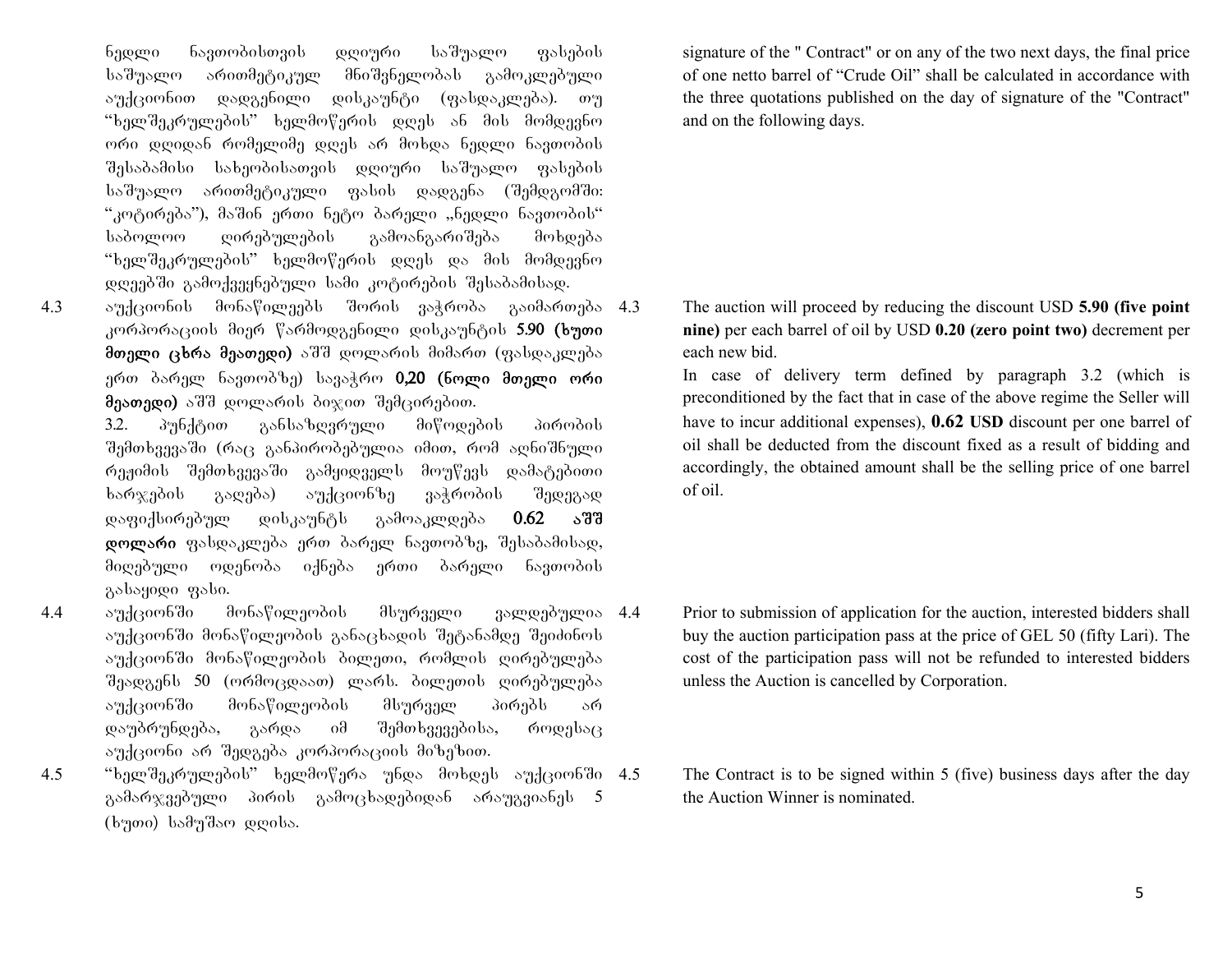- $4.6$  agram-cisternebis and value and value and value and  $4.6$ მომსახურების, უსაფრთხოების უზრუნველყოფის და მოცდენის ხარჯი, გარდა გამყიდველის მიზეზით გამოწვეული მოცდენისა, ეკისრება ნავთობის მყიდველს.
- 4.73.1  $\partial_{\eta}$ ხლით გათვალისწინებული მიწოდების პირობის 4.7 შემთხვევაში ანგარიშსწორების დროს ნავთობის ღირებულებას დაემატება დღგ, ხოლო ანგარიშსწორება განხორციელდება ლარში, ეროვნული ბანკის მიერ დადგენილი კურსით ხელშეკრულებით გათვალისწინებული პირობების შესაბამისად.

## 5<sub>ga</sub> bulang ang panggamarang samang sanggamarita sa sanggalantang samang samang samang sanggang sanggang sanggan<br>Samang sanggang sanggang sanggang sanggang sanggang sanggang sanggang sanggang sanggang sanggang sanggang s

- 5.1 აუქციონში გამარჯვებულად გამოცხადდება აუქციონში მონაწილე, რომელიც ერთი ბარელი ნავთობის ყიდვისათვის კორპორაციას შესთავაზებს სხვა მონაწილეებთან შედარებით ნაკლებ დისკაუნტს.
- $5.2$  აუქციონში მონაწილე, რომელიც პირველი დაიწყებს  $5.2$  $3$ აჭრობას სწევს თავის დაფას, რაც ნიშნავს საწყისი ფასის ბიჯით შემცირებას. ანალოგიური წესი (ვაჭრობის დროს უკანასკნელად დაფიქსირებული ფასის ბიჯით შემცირება) მოქმედებს აუქციონში მონაწილეების მიერ დაფის შემდგომი აწევის შემთხვევაში.
- **<sup>6</sup>**ganacxadis warmodgenis da auqcionis Catarebis vadebi
- აუქციონში  $6.1$  აუქციონში მონაწილეობის მსურველმა განაცხადი  $6.1$ აუქციონის პირობებზე თანხმობის და მონაწილეობის თაობაზე (ამ განცხადებაში სხვაგან მოხსენიებული როგორც "განაცხადი") კორპორაციაში უნდა წარმოადგინოს 2020 წლის 20 ოქტომბერის  $14^{00}$  საათამდე. განაცხადს უნდა დაერთოს ამ განცხადების მე-7 მუხლში მითითებული ინფორმაცია/დოკუმენტაცია. აუქციონში მონაწილეობის მსურველმა განაცხადის წარდგენასთან ერთად წერილობით უნდა დააფიქსიროს საკუთარი გადაწყვეტილება მისთვის სასურველ მიწოდების რეჟიმთან დაკავშირებით. აუქციონში გამარჯვებულზე ნედლი ნავთობის მიწოდება მოხდება მის მიერ განაცხადის წარდგენის დროს დაფიქსირებული რეჟიმის მიხედვით.
- The costs associated with on-site service, operation, safety and all fees associated with oil tank cars and/or oil tank wagons demurrage are to be covered by the Buyer, unless such demurrage is caused by the Seller.
- In case of delivery term stipulated by Article 3.1, VAT shall be added to the price of oil during payment. Payment shall be made in GEL, according to the exchange rate established by the National Bank of Georgia in accordance with the terms and conditions of the Contract.

#### **5 The Auction Winner Selection Criteria**

The Bidder (Auction Participant) who offers the lowest discount for purchasing of one barrel of oil, will be nominated as the Auction Winner.

The Bidder who is the first to start the bidding, shall raise his board, which means reduction of the initial price by one step. The same procedure (reduction of the last recorded price by one step during the bidding) is applied in case of next raising of the board by the auction participants.

## **6 Time-frame for Submission of Application and Terms of the Auction**

All interested Bidders, not later than 2.00 pm, October 20, 2020 shall submit to the Corporation application stipulating acceptance of the terms and conditions of the auction and willingness to participate (hereafter "Application"). Information/documents specified in Clause 7 of this Announcement shall be included with to the Application. The interested bidder must specify its decision in connection with the desirable delivery regime together with submission of the application. The crude oil will be delivered to the auction winner according to the regime specified by it when submitting the application.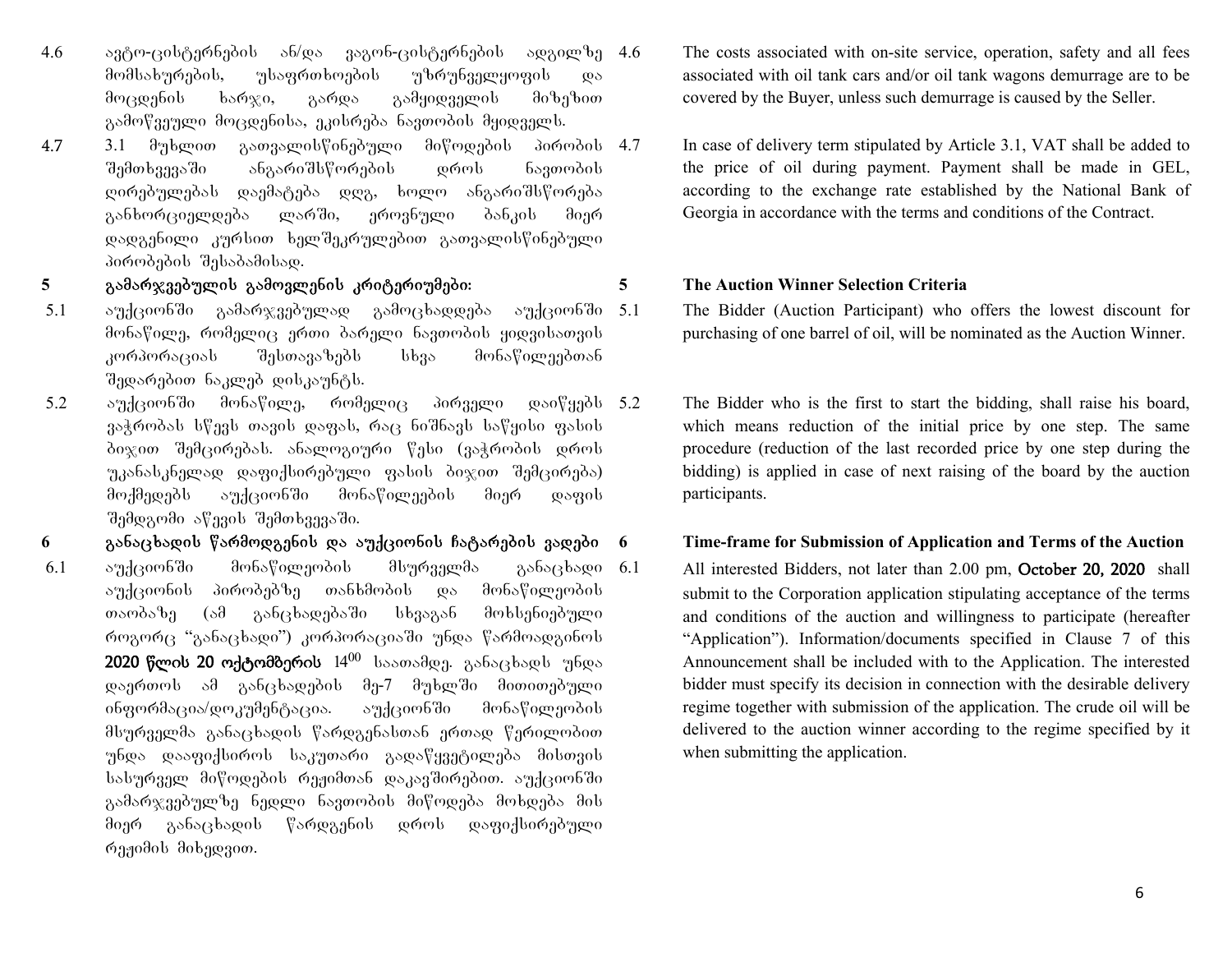$6.2$  ganacaba გარმოდგენილი უნდა იქნას სს "საქართველოს  $6.2$ ნავთობისა და გაზის კორპორაციის" სათაო ოფისში შემდეგ  $a_0$ 

საქართველო, ქ. თბილისი, ს/ი 0190, კახეთის გზატკეცილი  $N<sup>0</sup>21$ ,

 $\beta$ ago: +995 (32) 224-40-40.

- $6.3$  augramine Catardeba 2020 წლის 20 ოქტომბერის  $15^{00}$  საათზე,  $6.3$ კორპორაციის ადმინისტრაციულ შენობაში (ქ. თბილისი,  $k$ a $\delta$ amo $\delta$  a $\delta$ a $\delta$ a $\delta$ a $\delta$ aregeo  $\delta$ <sup>21).</sup>
- $6.4$  აუქციონში მონაწილე სუბიექტის წარმომადგენელი 6.4 ვალდებულია წარმოადგინოს პირადობის დამადასტურებელი საბუთი. პირადობის დამადასტურებელი საბუთის არქონა ჩაითვლება აუქციონზე გამოუცხადებლობად.
- 7. სხვა დოკუმენტები და ინფორმაცია, რომელიც  $\nabla$ არმოდგენილი უნდა იქნას განაცხადთან ერთად:
- 7.1 შესაბამისი საბანკო დაწესებულების მიერ გაცემული 7.1 გადასახდელის გადახდის დამადასტურებელი საბუთი, რომელშიც სხვა მონაცემებთან ერთად მითითებული უნდა  $\alpha$ ქნას გადარიცხული თანხა, გადამხდელი (გადამხდელის დასახელება და რეკვიზიტები უნდა ემთხვევოდეს განაცხადის შემომტანის დასახელებას და რეკვიზიტებს) და გადახდის მიზნობრიობა, ან ამ განცხადების 4.1 მუხლით დადგენილი საბანკო გარანტია, კონტრგარანტია ან აკრედიტივთან დაკავშირებული დოკუმენტაცია.
- $7.2$  შესაბამისი საბანკო დაწესებულების მიერ გაცემული 7.2 მონაწილეობის ბილეთის ღირებულების გადახდის დამადასტურებელი საბუთი, რომელშიც სხვა მონაცემებთან ერთად მითითებული უნდა იქნას გადარიცხული თანხა და გადახდის მიზნობრიობა;
- $7.3$  ამონაწერი სამეწარმეო რეესტრიდან. თუ აუქციონში  $7.3$ მონაწილე არ არის საქართველოს რეზიდენტი, წარმოდგენილი უნდა იქნეს სამეწარმეო რეესტრიდან ამონაწერის გქვივალენტური საბუთი ან წერილი/სერტიფიკატი არარეზიდენტის სამართლებრივი და gobsbbygo dozodsogodob dabsbad (Letter/Certificate of Good
- Applications shall be submitted to the head office of Georgian Oil and Gas Corporation JSC at the following address: 21 Kakheti Highway, 0190 Tbilisi, Georgia Tel: +995 (32) 224 40 40.
- Auction will be held at 3.00 pm. October 20, 2020 at Georgian Oil and Gas Corporation Head Office (21 Kakheti Highway, Tbilisi).
- 6.4 Interested Bidders shall present personal identification document. Person failing to present personal identification document will not be admitted to the Auction.

## **7. Documents and Information to be Submitted by the Interested Bidder along with the Application:**

- Proof of payment of the Fee, issued by a relevant banking institution, specifying the transferred amount, the payer (name and details of the payer shall correspond to the name and details of the interested bidder) and purpose of payment, in addition to other data; or the bank guarantee, counter-guarantee or documentation related to LC stipulated in paragraph 4.1 of this Announcement.
- Proof of payment for Auction participation pass, issued by a relevant banking institution, detailing the purpose of payment and transferred amount;
- Excerpt from Entrepreneurial Register. If the interested bidder is not a resident of Georgia, a document equivalent to Excerpt from Entrepreneurial Register or Letter/Certificate of Good Standing, issued by the authorized body of the country of incorporation, shall be submitted. Such document shall indicate directors and other persons authorized to represent the non-resident interested bidder in the Auction. Documents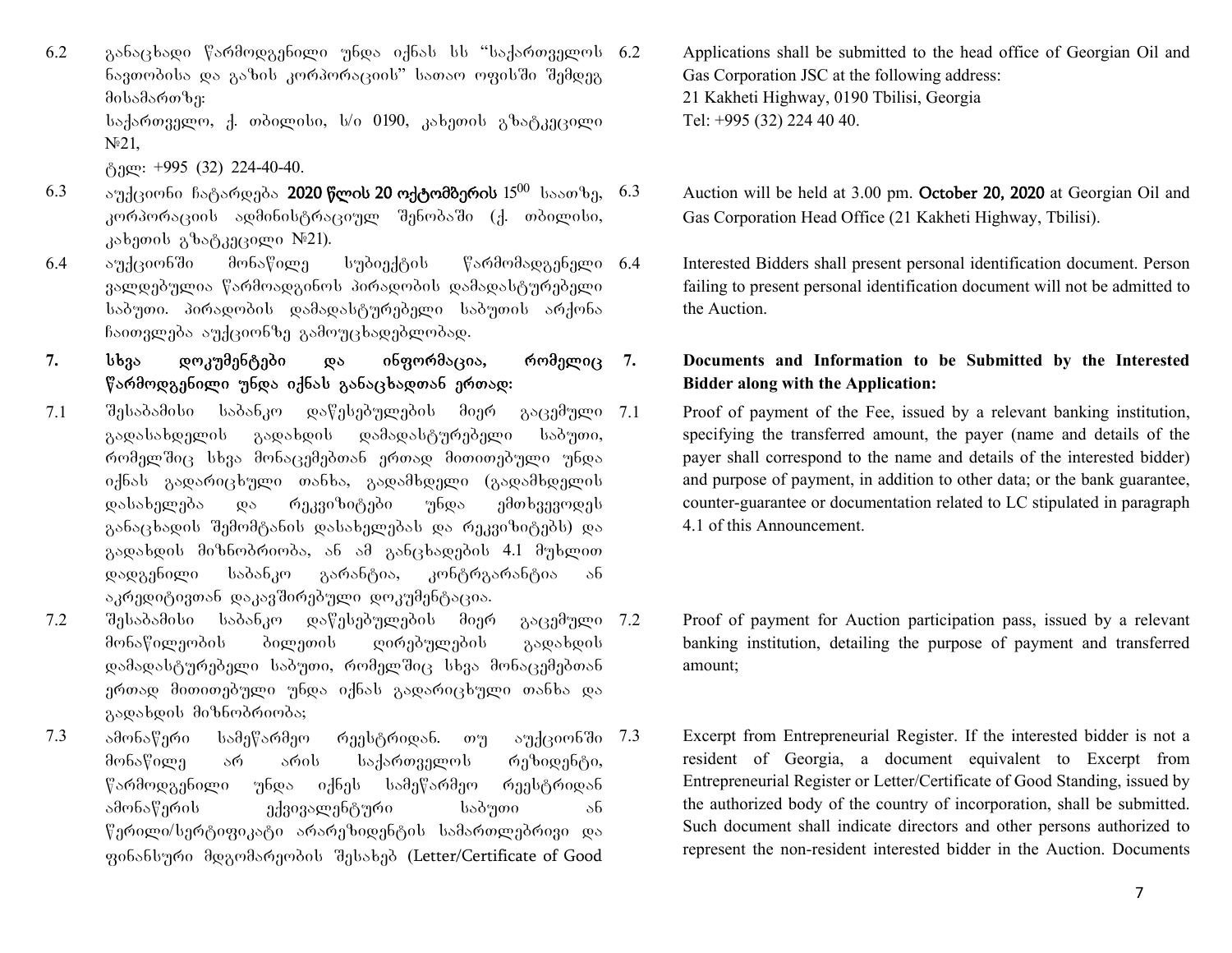Standing),  $\frac{1}{2}$ აცემული დაფუძნების ქვეყნის უფლებამოსილი ორგანოს მიერ, რომელშიც სხვა მონაცემებთან ერთად მითითებული უნდა იქნას არარეზიდენტის დირექტორები და წარმომადგენლობაზე უფლებამოსილი სხვა პირები. არარეზიდენტის მიერ წარმოდგენილი დოკუმენტები დამოწმებული უნდა იყოს აპოსტილით ან ლეგალიზებული საზღვარგარეთ გაცემული საბუთებისათვის საქართველოს კანონმდებლობით დადგენილი წესის შესაბამისად, ამასთან დასაშვებია აპოსტილირებული დოკუმენტის საქართველოში ნოტარიულად დამოწმებული ასლის წარმოდგენა.

- $7.4$  თუ აუქციონზე შესაბამისი იურიდიული პირის $7.4$  $\%$ არმომადგენელია სხვა პირი, დირექტორის ან წესდებით და დაფუძნების ქვეყნის კანონმდებლობით მინდობილობის გარეშე წარმომადგენლობაზე უფლებამოსილი სხვა პირის გარდა, უნდა იქნას წარმოდგენილი ნოტარიულად დამოწმებული მინდობილობა, რომელიც ადასტურებს პირის უფლებამოსილებას იმოქმედოს აუქციონში მონაწილის სახელით. თუ აუქციონში მონაწილე არ არის საქართველოს რეზიდენტი და მინდობილობის ნოტარიულად დამოწმება არ ხდება საქართველოში, მაშინ მინდობილობა დამოწმებული უნდა იყოს აპოსტილით ან ლეგალიზებული საზღვარგარეთ გაცემული საბუთებისათვის მოქმედი კანონმდებლობით დადგენილი წესის შესაბამისად. დასაშვებია აპოსტილირებული დოკუმენტის საქართველოში ნოტარიულად დამოწმებული ასლის წარმოდგენა. მინდობილობაში უნდა მიეთითოს წარმომადგენელი პირის პირადობის მოწმობის ან საპასპორტო მონაცემები.
- $7.5$  აუქციონში მონაწილეს რეკვიზიტები: დასახელება, 7.5 საკონტაქტო მისამართი, საიდენტიფიკაციო კოდი, ტელეფონის ან/და ფაქსის ნომერი, საბანკო რეკვიზიტები.
- 

## 8<sub>a</sub>gada **8**gada 806.9396.

აუქციონში 8.1 აუქციონში გამარჯვებული ვალდებულია ნავთობის $8.1$ მიწოდების დაწყებამდე წინასწარ გადაიხადოს საავანსო თანხა, მისაწოდებელი ნავთობის ღირებულების 110 (ასათი) პროცენტის ოდენობით. ნავთობის ამგვარი ღირებულება

submitted by a non-resident bidder must be certified by an apostille or legalized in accordance with the procedure established under the current legislation of Georgia for documents issued abroad. It is also allowed to submit a copy of the apostilled document notarized in Georgia.

7.4 Notarized Letter of Attorney certifying the authority of the person to represent the interested bidder in the Auction, if the relevant legal entity is represented at the Auction by other person, except the Director or other person authorized for representation without Letter of Attorney under the Charter and legislation of the country of origin. If the Bidder is not a resident of Georgia and the Letter of Attorney is not notarized in Georgia, then Letter of Attorney shall come with an apostille or has to be legalized in accordance with the procedure established under the current legislation of Georgia for documents issued abroad. It is allowed to submit a copy of the apostilled document notarized in Georgia. Letter of Attorney shall include personal ID card or passport details of the person representing the interested bidder.

Interested bidder information: name, contact address, identification code, telephone and/or fax numbers, bank account details.

### **8 Terms of Payment**

The Auction Winner shall pay the Corporation the advance amount in advance, on the amount equal to 110 (one hundred ten) percent of the price of oil to be delivered. Such price is calculated by multiplying 110 (one hundred ten) percent of the estimated number of barrels to be delivered and the highest price nominated for Urals CIF Med - Georgian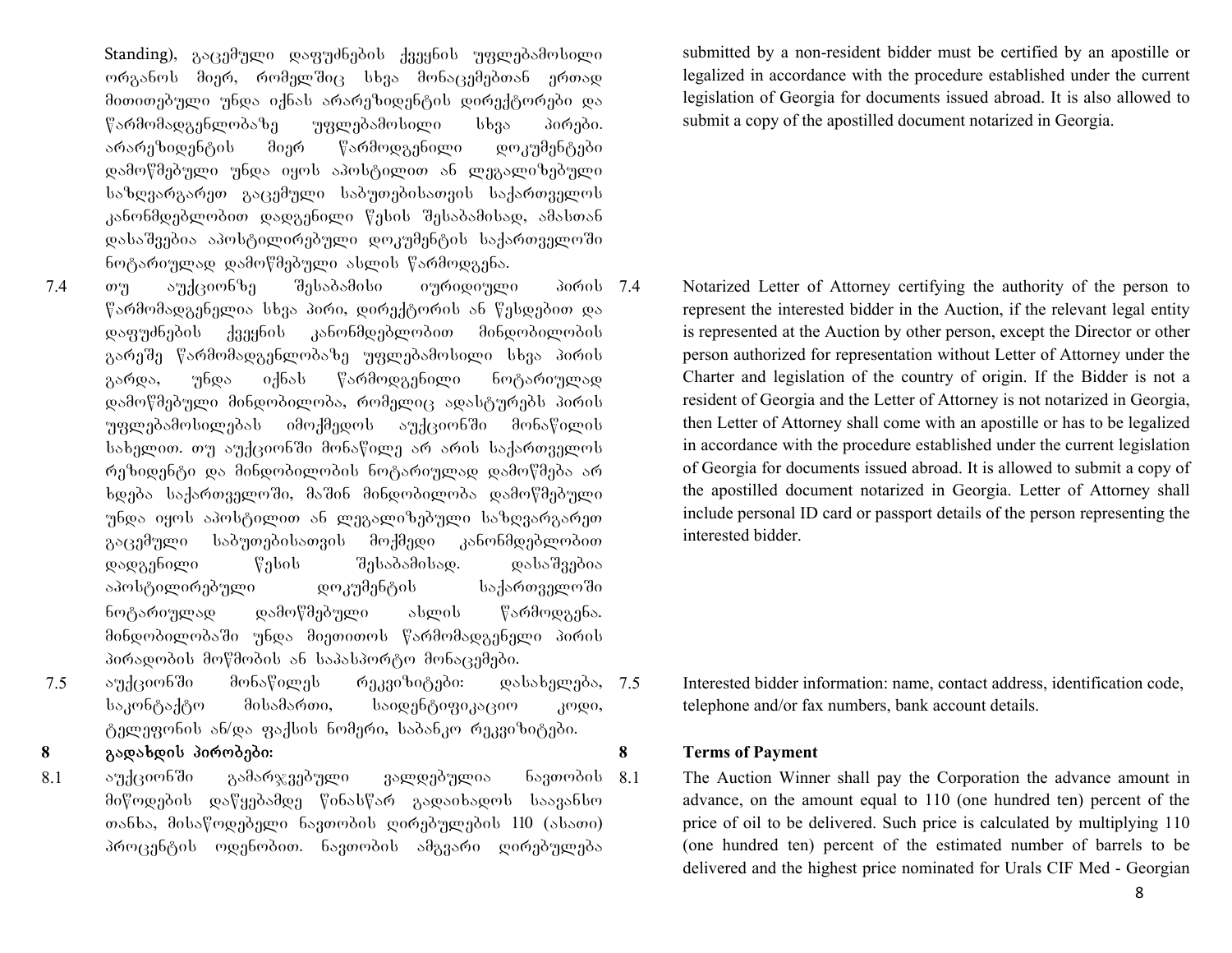გამოითვლება "ხელშეკრულების" გაფორმების დღისათვის "S&P global, Inc."-ის გამოცემაში გამოქვეყნებული Urals CIF Med - Georgian Heavy 63000 63300030bson30b os Dated Brent -Georgian Light 6ედლი ნავთობისთვის გამოქვეყნებული  $\partial \delta$ კ $\beta$ სიმალური ფასის (დისკაუნტის გათვალისწინებით, ანუ მაქსიმალურ ფასს გამოკლებული დისკაუნტის ოდენობა) გამრავლებით მისაწოდებელი ნავთობის ბარელების  $\frac{1}{3}$  სავარაუდო რაოდენობის 110 (ასათი) პროცენტზე, რასაც 3.1 პუნქტით განსაზღვრული მიწოდების პირობის შემთხვევაში algaa waadagada wwa. laaas6loo oos6bol gawabwol ნაცვლად მყიდველს ექნება უფლებამოსილება კორპორაციას წარუდგინოს აღნიშნული საავანსო თანხის ოდენობის საბანკო დაწესებულების მიერ გაცემული გამოუთხოვადი და უპირობო საბანკო გარანტია, კონტრგარანტია ან აკრედიტივი, რომელიც გაცემული უნდა იქნას საბანკო დაწესებულების მიერ და მასში ბენეფიციარად მითითებული უნდა იქნას სს "საქართველოს ნავთობის და გაზის კორპორაცია". გარანტიის გამცემ საქართველოში არარეგისტრირებულ ბანკს რეიტინგი უნდა  $\partial \partial \phi$ ერდეს მინიმუმ "A" Fitch ან სხვა საერთაშორისო სააგენტოს მიერ მინიჭებული ექვივალენტური რეიტინგი,  $\sigma$ <sub>633</sub> average the postupied in the state independence of  $\sigma$ სს "თიბისი ბანკის" მიერ. წინააღმდეგ შემთხვევაში გარანტია დამოწმებული უნდა იქნას სს "საქართველოს ბანკის" ან სს "თიბისი ბანკის" მიერ. საქართველოში დარეგისტრირებულ კომპანიებს შეუძლიათ წარმოადგინონ საქართველოში მოქმედი საბანკო დაწესებულების მიერ გაცემული გამოუთხოვადი და უპირობო საბანკო გარანტია. 8.2 პირს, რომელმაც აუქციონში მონაწილეობისათვის 8.2 გადაიხადა გადასახდელი, გარდა აუქციონში გამარჯვებულისა, გადასახდელი, შესაბამისი წერილობითი მოთხოვნის საფუძველზე, დაუბრუნდება კორპორაციაში  $\partial_{\Omega}$ საბამისი მოთხოვნის წარდგენიდან 3 (სამი) საბანკო დღის განმავლობაში. გადასახდელი არ დაუბრუნდება იმ

პირს, რომელმაც წარმოადგინა აუქციონში მონაწილეობის

Heavy Crude Oil and Dated Brent – Georgian Light Crude Oil in "S&P Global, Inc." by the day of execution of the Contract (considering the discount, i.e. the highest price less the amount of discount) plus VAT in case of delivery term stipulated by Article 3.1. Instead of payment of the advance amount the Buyer shall be entitled to submit to the Corporation an irrevocable and unconditional bank guarantee, counter-guarantee or LC for the above advance amount which shall be issued by a banking institution and JSC "Georgian Oil and Gas Corporation" shall be specified as the Beneficiary in it. The guarantee issuing bank (not registered in Georgia) should have the rate at the minimum "A" of Fitch Rating or other equivalent international rating agency, which shall be notified by JSC "Bank of Georgia" or JSC "TBC Bank". Otherwise the guarantee should be certified by the JSC "Bank of Georgia" or JSC "TBC Bank". The companies registered in Georgia may submit an irrevocable and unconditional bank guarantee issued by a banking institution operating in Georgia.

Upon receipt of a written notice, Corporation, within 3 (three) banking days after submission of the respective request to the Corporation, will return the Fee back to all Auction Participants, except for the Auction Winner. The Fee shall not be returned to the interested bidders who submitted relevant documentation, but did not show up to participate in the auction, or showed up, but did not participate in it, resulting in declaration of the Auction void. The Fee shall not be returned to the Auction Winner in case the Auction Winner fails to execute the Contract

9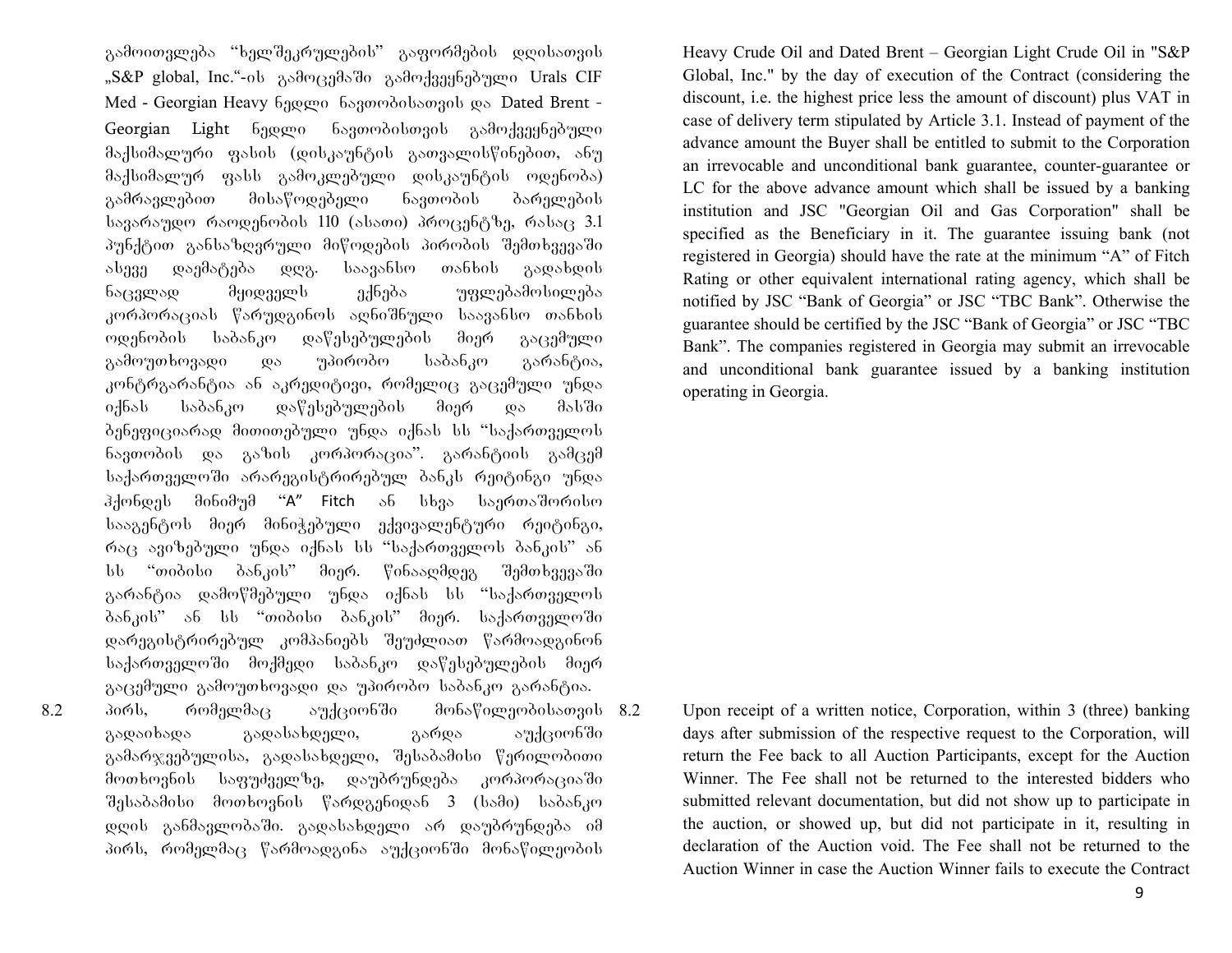მისაღებად აუცილებელი საბუთები, მაგრამ არ გამოცხადდა სააუქციონო ვაჭრობაში მონაწილეობის მისაღებად, ან კიდევ გამოცხადდა აუქციონზე, მაგრამ მონაწილეობა არ შიიღო სააუქციონო ვაჭრობაში, რის გამოც აუქციონი არშემდგარად გამოცხადდა. გადასახდელი არ დაუბრუნდება  $\sigma$ უქციონში გამარჯვებულს ასევე იმ შემთხვევაში, თუ ის კორპორაციასთან აუქციონის ჩატარებიდან, ამ განცხადების 4.5 პუნქტით გათვალისწინებულ ვადებში არ გააფორმებს "ხელშეკრულებას".

- $8.3$  and  $\beta$  and  $\beta$  and  $\gamma$  and  $\gamma$  and  $\gamma$  and  $\gamma$  and  $\gamma$  and  $\gamma$  and  $\gamma$  and  $\gamma$  and  $\gamma$  and  $\gamma$  and  $\gamma$  and  $\gamma$  and  $\gamma$  and  $\gamma$  and  $\gamma$  and  $\gamma$  and  $\gamma$  and  $\gamma$  and  $\gamma$  and  $\gamma$  and  $\gamma$  and  $\gamma$ გამოყენებული იქნება პირგასამტეხლოს სახით, "ხელშეკრულების" გაფორმების ვალდებულების დარღვევის შემთხვევაში.
- $8.4$  ,, $\partial$ ყიდველი" უფლებამოსილია გადასახდელი (როგორც 8.4 საბანკო გარანტიის, კონტრგარანტიის ან აკრედიტივის  $\%$ არმოდგენის, ასევე კორპორაციის ანგარიშზე თანხის  $\delta$ კუმულირების/დეპონირების შემთხვევაში) გამოიყენოს მისაწოდებელი სასაქონლო ნავთობის საფასურის ანგარიშში, ასევე ხელშეკრულების შესრულების უზრუნველყოფის გარანტიასთან დაკავშირებულ ვალდებულების შესასრულებლად.
- 8.5 "გადასახდელთან", ასევე "ხელშეკრულებით" დადგენილი 8.5 სხვა საბანკო გარანტიის, კონტრგარანტიის ან აკრედიტივის  $\%$ არდგენასთან დაკავშირებულ ყველა ხარჯს, მათ შორის საბანკო გარანტიის ავიზებასა და დამოწმებასთან დაკავშირებულ ყველა ხარჯს, შესაბამისად გაიღებს აუქციონში მონაწილე და აუქციონში გამარჯვებული.

## **9** sxva pirobebi: **9 Miscellaneous:**

- 9.1 აუქციონის განცხადება შედგენილია ქართულ და ინგლისურ ენებზე. ქართულ და ინგლისურ ვერსიებს შორის წინააღმდეგობის შემთხვევაში უპირატესობა ენიჭება  $\sigma$ ades banda gancadebis dan demographis ang samalangan versions and versions and versions and versions and versions and versions and versions and versions and versions and versions and versions and versions and versions
- 9.2 aუქციონის ჩატარების შესახებ წინამდებარე განცხადების 9.2 პირობებით დაინტერესებულ პირებს ინფორმაციის მიღება შეუძლიათ ასევე კორპორაციის ინტერნეტ გვერდზე – www.gogc.ge

with the Corporation within the terms specified by paragraph 4.5 of this Announcement, after holding the Auction.

- The Fee will be retained by Corporation as a penalty in case the Auction Winner breaches the obligation to execute the Contract.
- The Buyer shall be authorized to use the Fee (in case of submission of bank guarantee, counter-guarantee or LC, as well as accumulation/deposition of the amount into the account of the Corporation) as offset against the cost of oil to be delivered as well as for performance of the obligation related to Performance Guarantee.
- All costs and expenses associated with provision of Fee, and other bank guarantee, counter guarantee or LC stipulated by the Contract, including bank guarantee notification and confirmation costs and expenses, shall be borne by the Auction Participant and the Auction Winner respectively.

- 9.1 This Auction Announcement is made in Georgian and English languages. In the case of discrepancy between Georgian and English versions, the Georgian version prevails.
- 9.2 Information on the Auction is available via the official website of Corporation: www.gogc.ge.